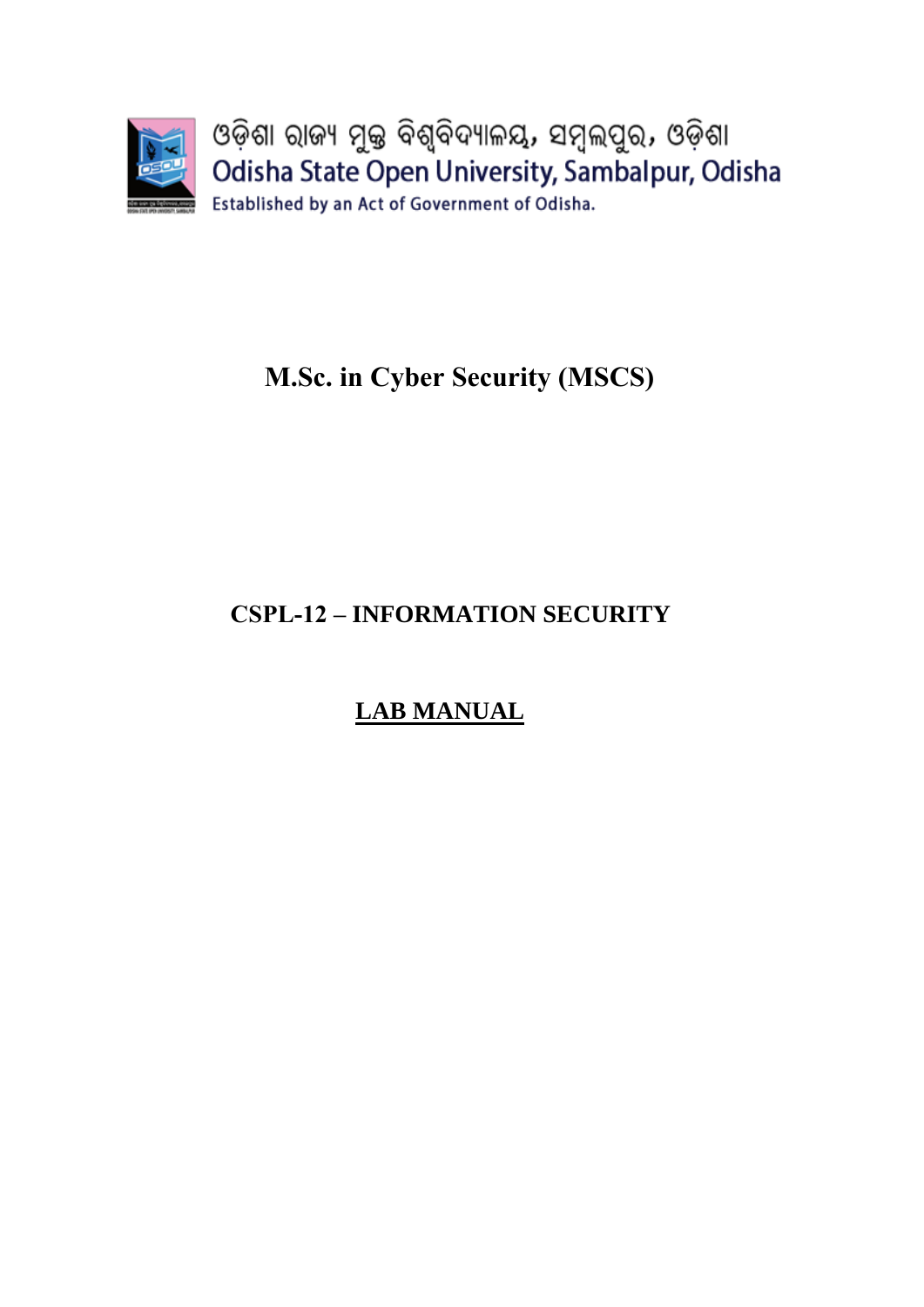# **Aim: To study the Private Key and Public Key cryptographic systems.**

# **1.0 Learning Objective:**

At the end of the session you should be able to:

- be familiar with basic terminologies of cryptography
- understand the private key and public key cryptography.

# **1.1 Basic Terminologies**

## **Cryptography**

The art or science encompassing the principles and methods of transforming an intelligible message into one that is unintelligible, and then retransforming that message back to its original form is called cryptography.

**Plaintext:** This is the original intelligible message or data that is fed into the algorithm as input.

**Encryption algorithm:** The encryption algorithm performs various substitutions and transformations on the plaintext.

**Secret key:** The secret key is also input to the encryption algorithm. The key is a value independent of the plaintext and of the algorithm. The algorithm will produce a different output depending on the specific key being used at the time. The exact substitutions and transformations performed by the algorithm depend on the key.

**Ciphertext**: This is the scrambled message produced as output. It depends on the plaintext and the secret key. For a given message, two different keys will produce two different ciphertexts. The ciphertext is an apparently random stream of data and, as it stands, is unintelligible.

**Decryption algorithm:** This is essentially the encryption algorithm run in reverse. It takes the ciphertext and the secret key and produces the original plaintext.

**Cipher:** An algorithm for transforming an intelligible message into one that is unintelligible by transposition and/or substitution methods

**Cryptanalysis:** The study of principles and methods of transforming an unintelligible message back into an intelligible message without knowledge of the key. It is also called code breaking.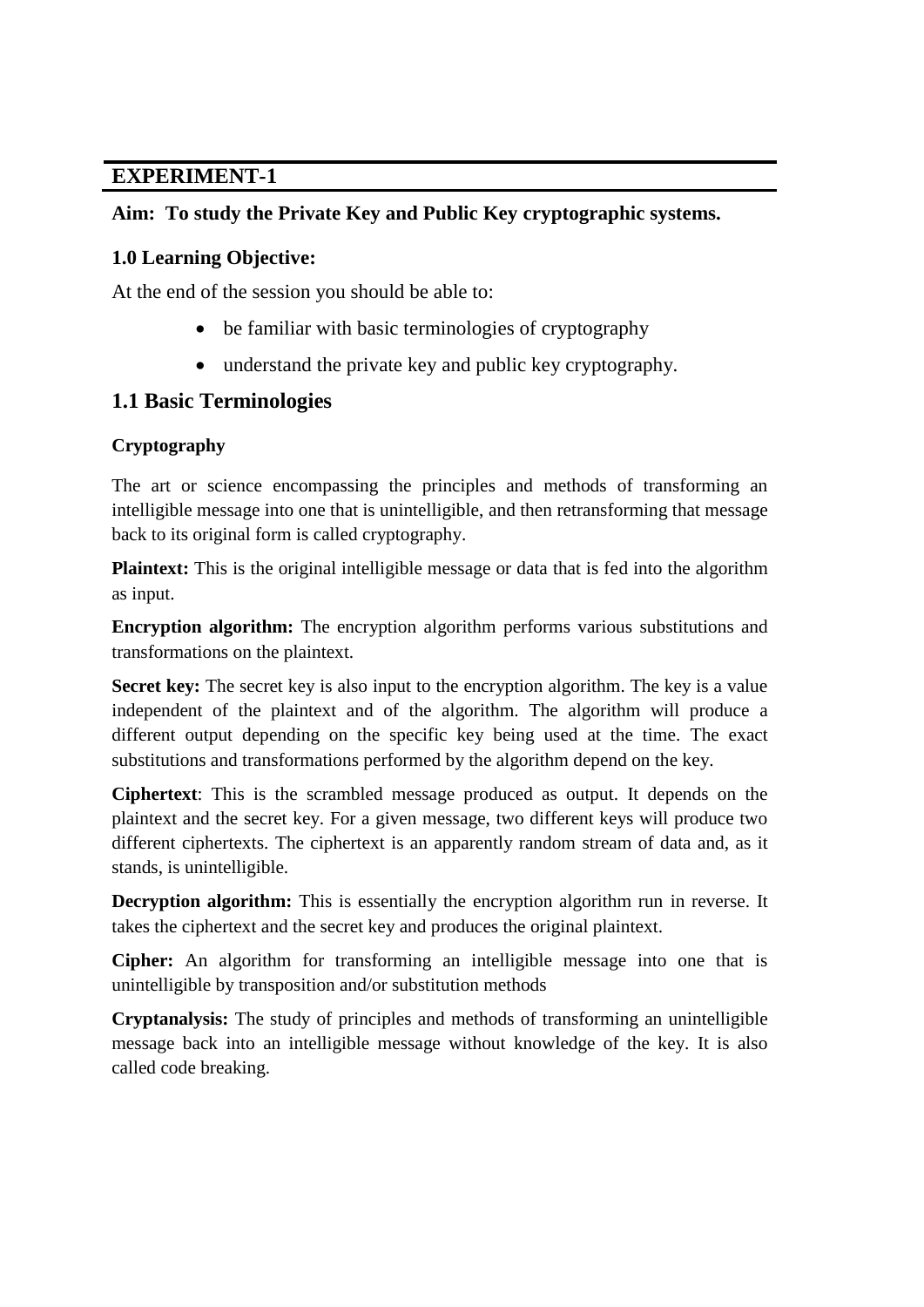# **1.2 Types of Cryptography**

Based on the security models different cryptographic algorithms have been developed to prevent and defend attacks. Based on the type of algorithms cryptographic systems are categories in to two categories**.** 

# **1. Symmetric/Private key Cryptography**

In symmetric/private key Cryptography, the encryption and decryption keys are known both to sender and receiver. The encryption key is shared and the decryption key is easily calculated from it. In many cases, the encryption and decryption keys are the same.

# **2. Public key Cryptography**

In public key cryptography, encryption key is made public, but it is computationally infeasible to find the decryption key without the information known to the receiver.

# **1.3 Symmetric/Private Key Cryptography**

In private-key cryptography, the sender and recipient agree beforehand on a secret private key. The plaintext is somehow combined with the key to create the cipher text. The method of combination is such that, it is hoped, an adversary could not determine the meaning of the message without decrypting the message, for which he needs the key. The following diagram illustrates the encryption and decryption process.



*Fig.: Symmetric key Cryptography* 

To break a message encrypted with private-key cryptography, an adversary must either exploit a weakness in the encryption algorithm itself, or else try an *exhaustive search* of all possible keys (brute force method). If the key is large enough (*e.g.,* 128 bits), such a search would take a very long time (few years), even with very powerful computers. Private-key methods are efficient and difficult to break. However, one major drawback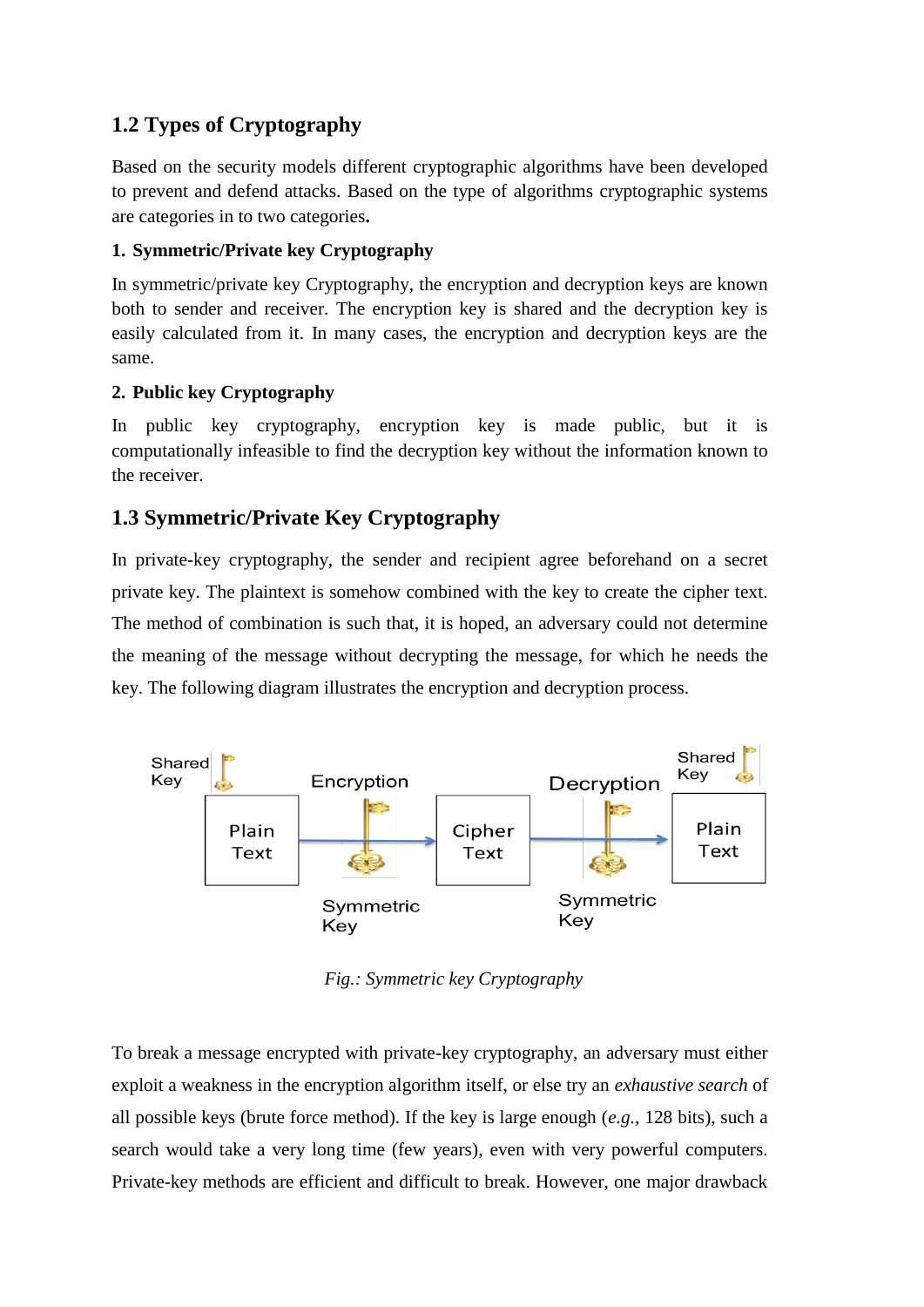is that the key must be exchanged between the sender and recipient beforehand, raising the issue of how to protect the secrecy of the key. When the President of the United States exchanges launch codes with a nuclear weapons site under his command, the key is accompanied by a team of armed couriers. Banks like wise use high security in transferring their keys between branches. These types of key exchanges are not practical, however, for e-commerce between, say, amazon.com and a casual web surfer.

#### **1.4 Public Key Cryptography**

Asymmetric encryption uses two keys instead of only one. These keys are mathematically related and are known as the public key and the private key. The public key is known to everyone and can be freely distributed, while the private key is known only to the individual to whom it belongs. The public key is used to encrypt the message and then it is sent to the recipient who can decrypt the message using the private key. The message encrypted with the public key cannot be decrypted with any other key except for its corresponding private key. The following Diagram illustrates the encryption and decryption process in the public key cryptography.



There are several important principles regarding asymmetric cryptography:

**Key Pairs**: Unlike symmetric cryptography that uses only one key, asymmetric cryptography requires a pair of keys.

**Public Key**: Public keys by their nature are designed to be public and do not need to be protected. They can be freely given to anyone or even posted on the Internet.

**Private Key**: The Private Key should be kept confidential and never shared. Both directions. Asymmetric cryptography keys can work in both directions.

A document encrypted with a public key can be decrypted with the corresponding private key.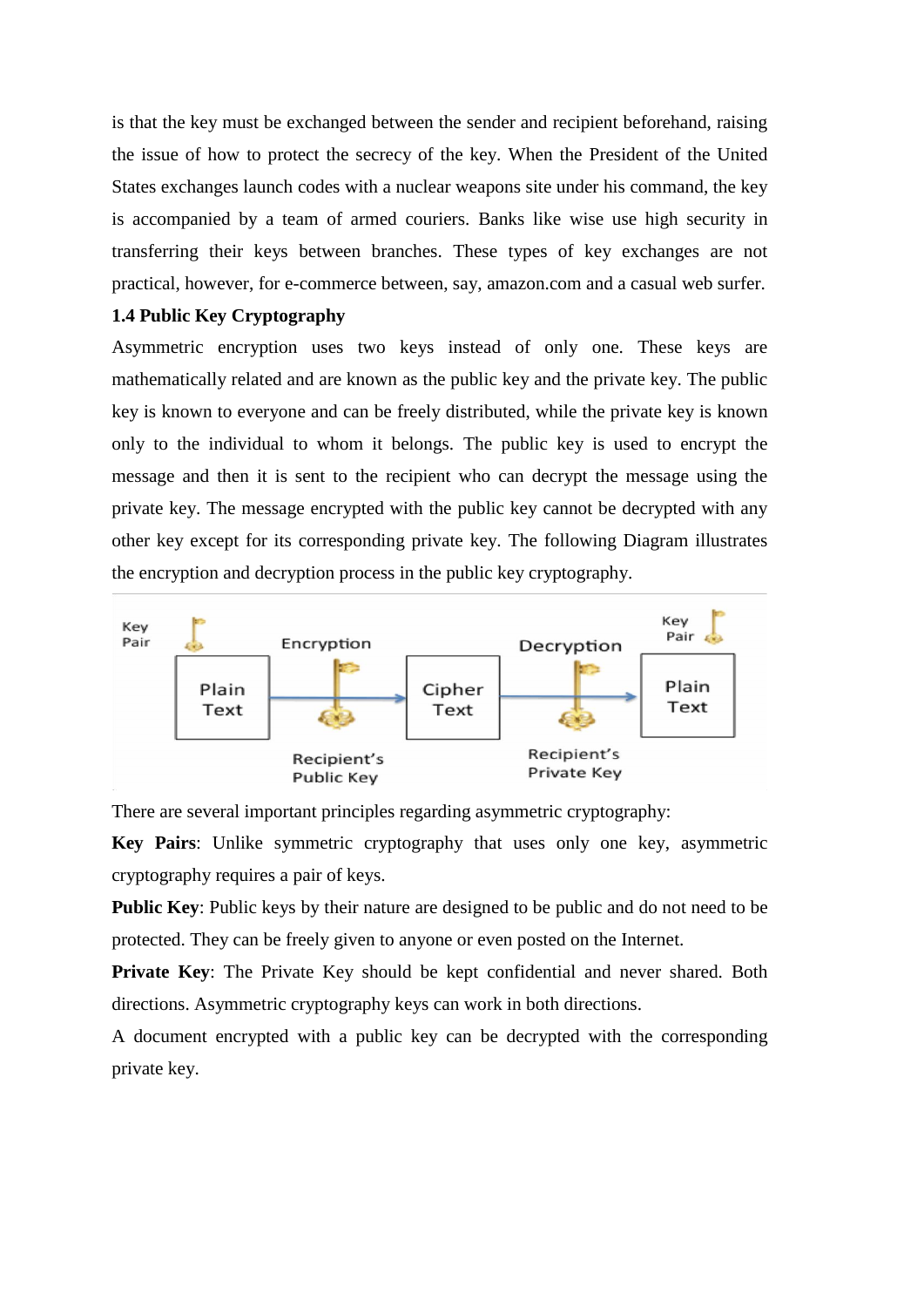**Aim: To study the classical encryption techniques: substitution and transposition.** 

### **1.0 Learning Objective:**

At the end of the session you should be able to:

- understand the simple substitution techniques
- understand simple transposition techniques

## **1.1Classical Encryption Techniques**

The two basic building blocks of Classical encryption techniques are substitution and transposition.

# **1.2 Substitution Techniques**

A substitution technique is one in which the letters of plaintext are replaced by other letters or by numbers or symbols to obtain the cipher text.

If the plaintext is viewed as a sequence of bits, then substitution involves replacing plaintext bit patterns with ciphertext bit patterns.

### **1.2.1 Caesar Cipher**

The earliest known, and the simplest, use of a substitution cipher was by Julius Caesar.

The Caesar cipher involves replacing each letter of the alphabet with the letter standing three places further down the alphabet. Let us consider the following example.

**Plaintext:** meet me after the toga party

#### **Cipher:** PHHW PH DIWHU WKH WRJD SDUWB

*Note*: The alphabet is wrapped around, so the letter following Z is A.

We can define the transformation by listing all possibilities, as follows:

Plaintext: a b c d e f g h i j k l m n o p q r s t u v w x y z

#### **Ciphertext:** D E F G H I J K L M N O P Q R S T U V W X Y Z A B C

Let us assign a numerical equivalent to each letter:

| $A \mid B \mid C \mid D \mid E \mid F \mid G \mid H \mid I \mid J \mid K \mid L \mid M \mid$ |  |  |  |  |  |  |
|----------------------------------------------------------------------------------------------|--|--|--|--|--|--|
|                                                                                              |  |  |  |  |  |  |

|  |  |  |  | N O P Q R S T U V W X Y Z                                      |  |  |
|--|--|--|--|----------------------------------------------------------------|--|--|
|  |  |  |  | 13   14   15   16   17   18   19   20   21   22   23   24   25 |  |  |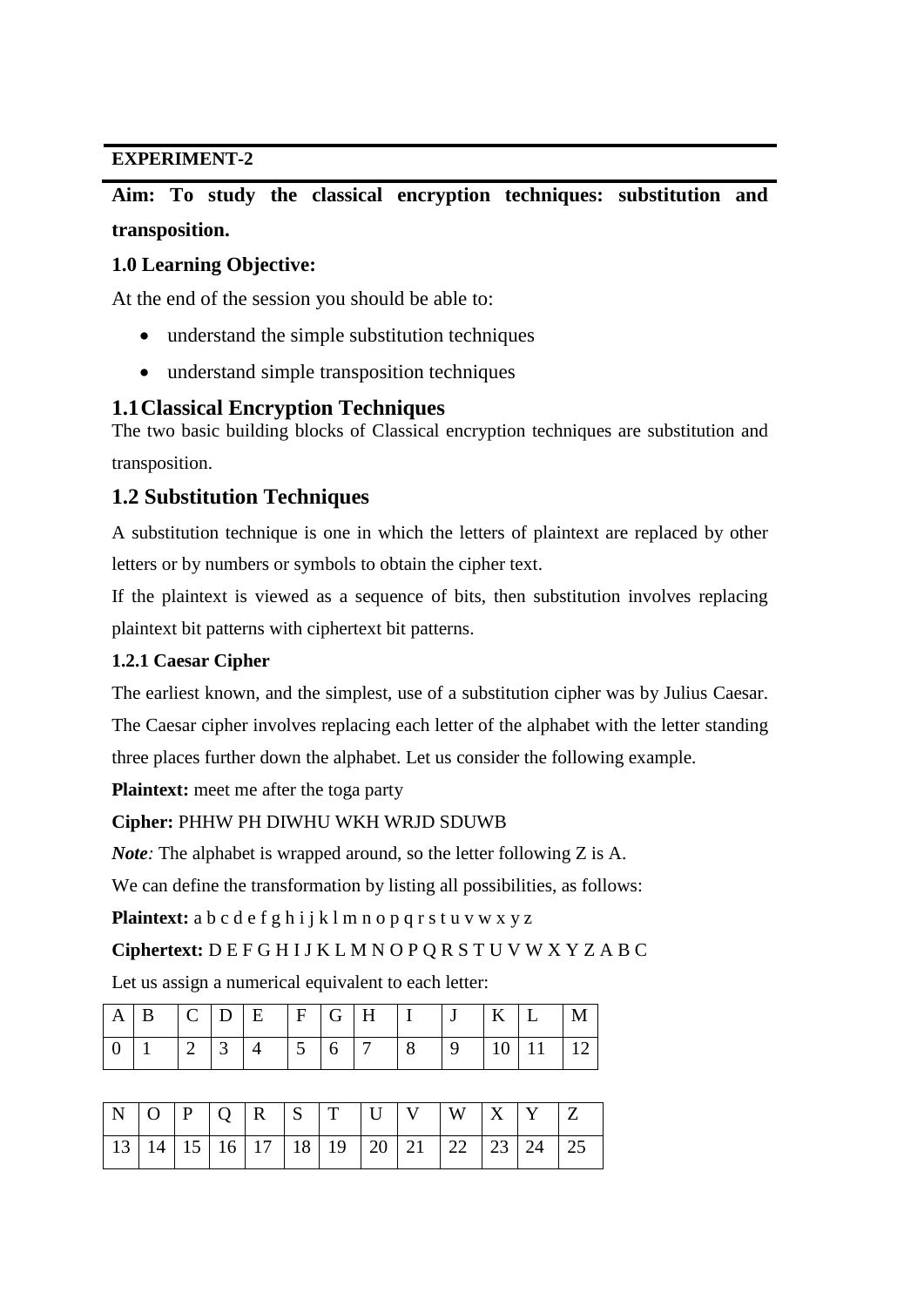Then the algorithm can be expressed as follows. For each plaintext letter: p, substitute the cipher text letter: C

$$
C = E(3, p) = (p + 3) \text{ mod } 26
$$

#### **Encryption:**

A shift may be of any amount, so that the general Caesar algorithm is

 $C = E (k, p) = (p + k) \text{ mod } 26$ 

Where, k takes on a value in the range 1 to 25.

#### **Decryption:**

The decryption algorithm for the Caesar Cipher is simply

 $p = D (k, C) = (C - k) \text{ mod } 26$ 

#### **Limitations of the Caesar Cipher**

If it is known that a given ciphertext is a Caesar cipher, then a brute-force cryptanalysis is easily performed: simply try all the 25 possible keys.

• *Note:* Three important characteristics of this problem enabled us to use a brute force

#### **Cryptanalysis of Caesar Cipher:**

- 1. The encryption and decryption algorithms are known.
- 2. There are only 25 keys to try.
- 3**.** The language of the plaintext is known and easily recognizable.

#### **1.2.2 Play fair Cipher**

The best-known multiple-letter encryption cipher is the Playfair, which treats digrams in the plaintext as single units and translates these units into ciphertext digrams. The Playfair algorithm is based on the use of a  $5 \times 5$  matrix of letters constructed using a keyword.

Example: Let us consider the example solved by Lord Peter Wimsey in Dorothy Sayers's *Have His Carcase:*

| M                | $\overline{O}$   | $\boldsymbol{N}$ | $\boldsymbol{A}$ | $\boldsymbol{R}$ |
|------------------|------------------|------------------|------------------|------------------|
| $\mathcal{C}$    | H                | Y                | $\boldsymbol{B}$ | D                |
| $\boldsymbol{E}$ | $\boldsymbol{F}$ | $\,G\,$          | L/J              | K                |
| L                | $\boldsymbol{P}$ | $\mathcal{Q}$    | S                | $\tau$           |
| U                | $\overline{V}$   | W                | $\boldsymbol{X}$ | Z                |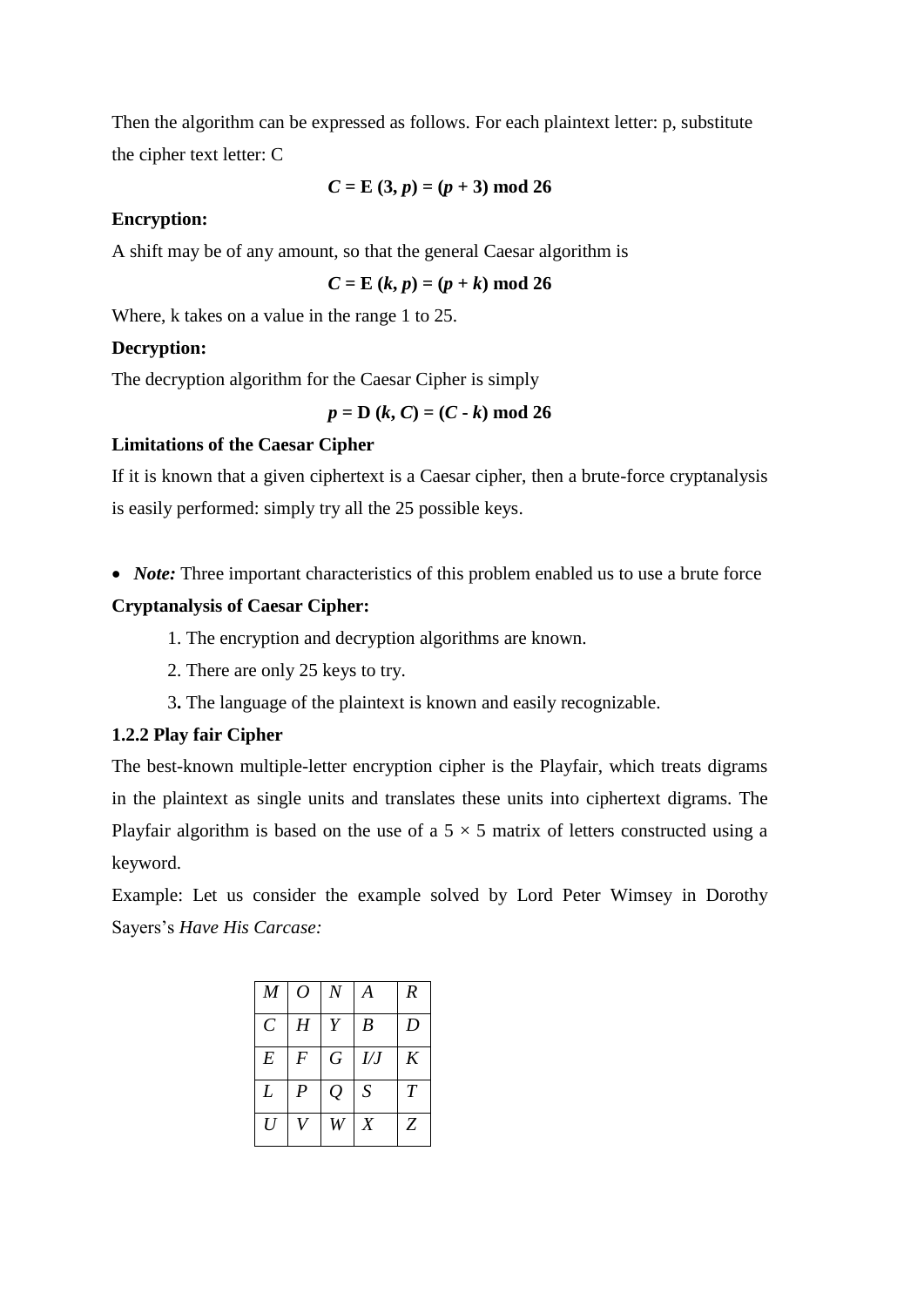In this case, the keyword is *monarchy*. The matrix is constructed by filling in the letters of the keyword (minus duplicates) from left to right and from top to bottom, and then filling in the remainder of the matrix with the remaining letters in alphabetic order. The letters I and J count as one letter.

Plaintext is encrypted two letters at a time, according to the following rules:

- 1. Repeating plaintext letters that are in the same pair are separated with a filler letter, such as x, so that balloon would be treated as ba lx lo on.
- 2. Two plaintext letters that fall in the same row of the matrix are each replaced by the letter to the right, with the first element of the row circularly following the last. For example, ar is encrypted as RM.
- 3. Two plaintext letters that fall in the same column are each replaced by the letter beneath, with the top element of the column circularly following the last. For example, mu is encrypted as CM.
- 4. Otherwise, each plaintext letter in a pair is replaced by the letter that lies in its own row and the column occupied by the other plaintext letter. Thus, hs become BP and ea becomes IM (or JM, as the encipherer wishes).

#### **Strengths of Playfair Cipher:**

The Playfair cipher is a great advance over simple monoalphabetic ciphers.

As there are only 26 letters, there are  $26 \times 26 = 676$  digrams, so that identification of individual digrams is more difficult.

Furthermore, the relative frequencies of individual letters exhibit a much greater range than that of digrams, making frequency analysis much more difficult.

#### **Limitations of Playfair Cipher:**

Despite this level of confidence in its security, the Play air cipher is relatively easy to break, because it still leaves much of the structure of the plaintext language intact. A few hundred letters of ciphertext are generally sufficient.

## **1.3 Transposition Techniques**

All the techniques examined so far involve the substitution of a cipher text symbol for a plaintext symbol. A very different kind of mapping is achieved by performing some sort of permutation on the plaintext letters. This technique is referred to as a transposition cipher.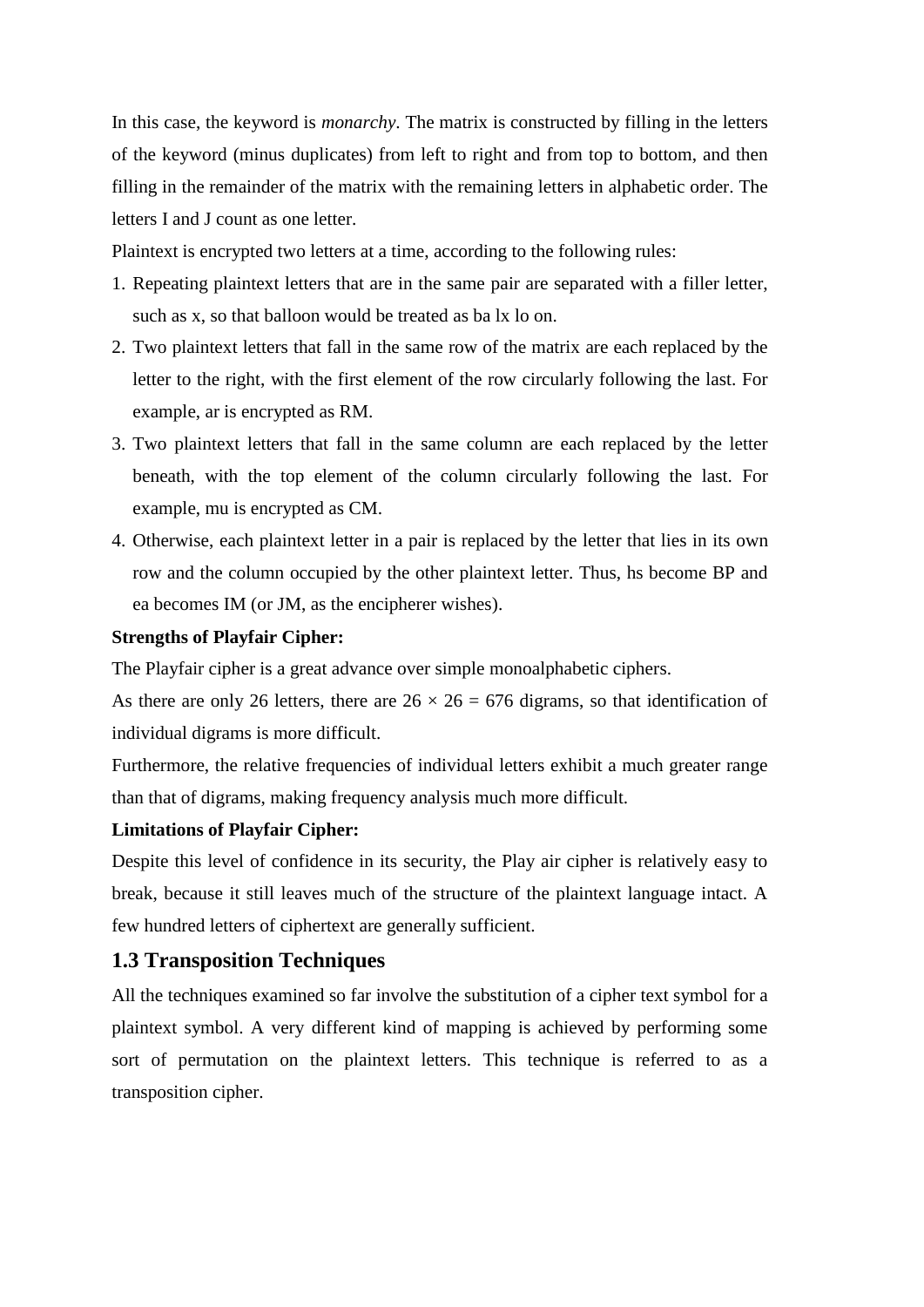#### 1**.3.1 Rail fence techniques**:

Rail fence is simplest of such cipher, in which the plaintext is written down as a sequence of diagonals and then read off as a sequence of rows.

Plaintext  $=$  meet at the school house

To encipher this message with a rail fence of depth 2, we write the message as follows:

m e a t e c o l o s

e t t h s h o h u e

The encrypted message is MEATECOLOSETTHSHOHUE

#### **1.3.2 Row Transposition Cipher**

A more complex scheme is to write the message in a rectangle, row by row, and read the message off, column by column, but permute the order of the columns. The order of columns then becomes the key of the algorithm.

e.g., plaintext  $=$  meet at the school house

 $Key = 4$  3 1 2 5 6 7 Plain Text = m e e t a t t h e s c h o o l h o u s e

The cipher text is: esotcueehmhlahstoeto

#### **Strength of Row Transposition Cipher**

A pure transposition cipher is easily recognized because it has the same letter frequencies as the original plaintext. The transposition cipher can be made significantly more secure by performing more than one stage of transposition. The result is more complex permutation that is not easily reconstructed.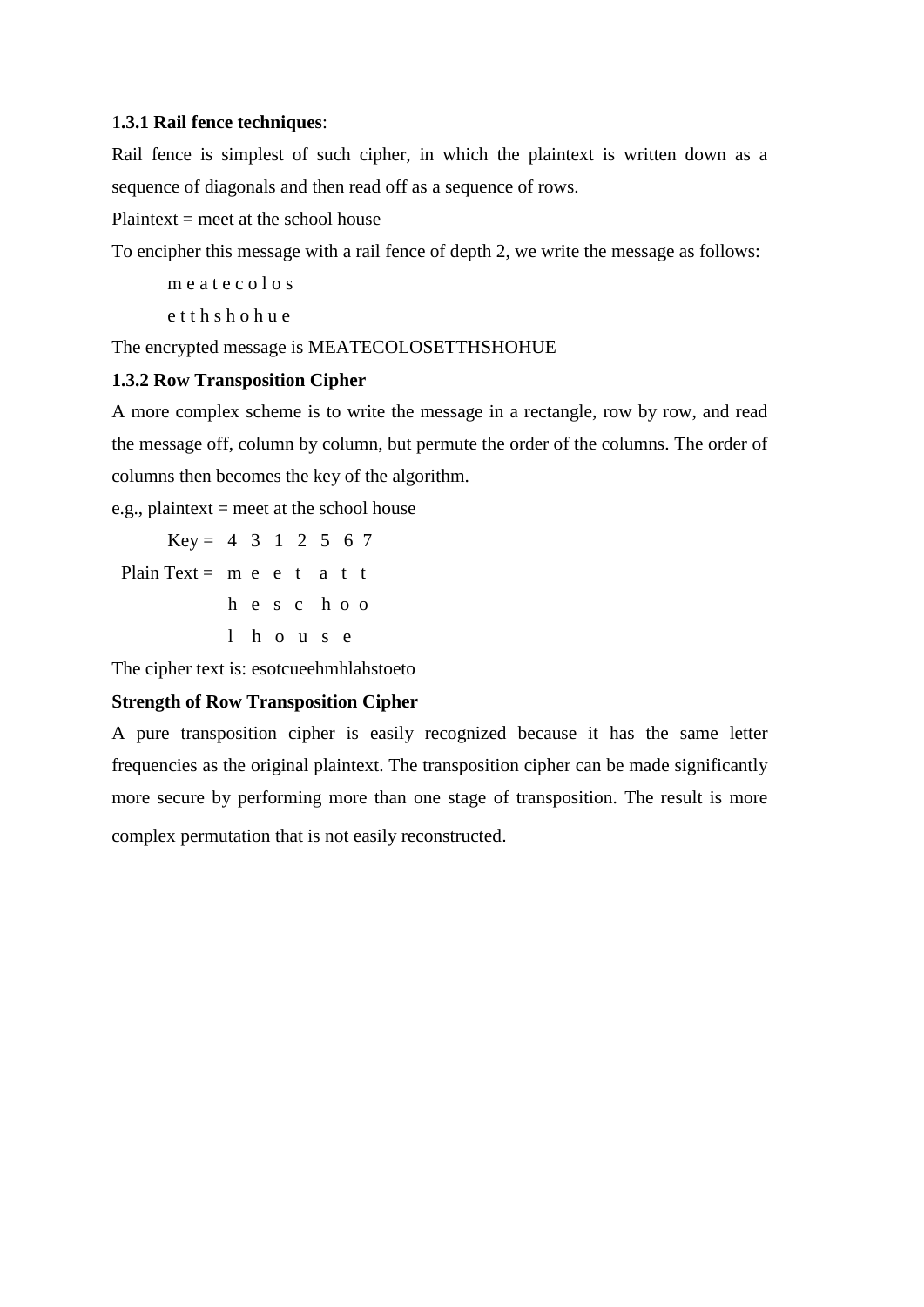# **Aim: To analyse the encryption and decryption of RSA – Public Key Cryptography Algorithm.**

#### **1.0 Learning Objective:**

At the end of the session you should be able to:

Understand the encryption and decryption algorithm using RSA algorithm.

#### **1.1 Introduction to RSA Algorithm:**

RSA is one of the most popular and successful public key cryptography algorithms. The algorithm has been implemented in many commercial applications. It is named after its inventor's Ronald L. Rivest, Adi Shamir, and Leonard Adleman. They invented this algorithm in the year 1977. They utilized the fact that when prime numbers are chosen as a modulus, operations behave "conveniently". They found that if we use a prime for the modulus, then raising a number to the power (prime - 1) is 1.

RSA algorithm simply capitalizes on the fact that there is no efficient way to factor very large integers. The security of the whole algorithm relies on that fact.

#### **1.2 RSA Algorithm:**

The encryption and decryption in the RSA algorithm is done as follows. Before encryption and decryption is done, we have to generate the key pair and then those keys are used for encryption and decryption.

#### **1.2.1 Key Generation:**

The first step in RSA encryption is to generate a key pair. Two keys are generated of which one is used as the public key and the other is used as the private key. The keys are generated with the help of two large prime numbers. The keys are generated as follows.

- 1. Generate two large random prime numbers p and q.
- 2. Compute n which is equal to product of those two prime numbers,  $n = pq$
- 3. Compute  $\varphi$  (n) = (p-1) (q-1).
- 4. Choose an integer e,  $1 < e < \varphi$  (n), such that  $gcd(e, \varphi(n)) = 1$ .
- 5. Compute the secret exponent d,  $1 \le d \le \varphi(n)$ , such that  $ed \equiv 1 \pmod{\varphi(n)}$ .
- 6. The public key is (n, e) and the private key is (n, d).

The values of p, q, and  $\varphi$  (n) should also be kept secret.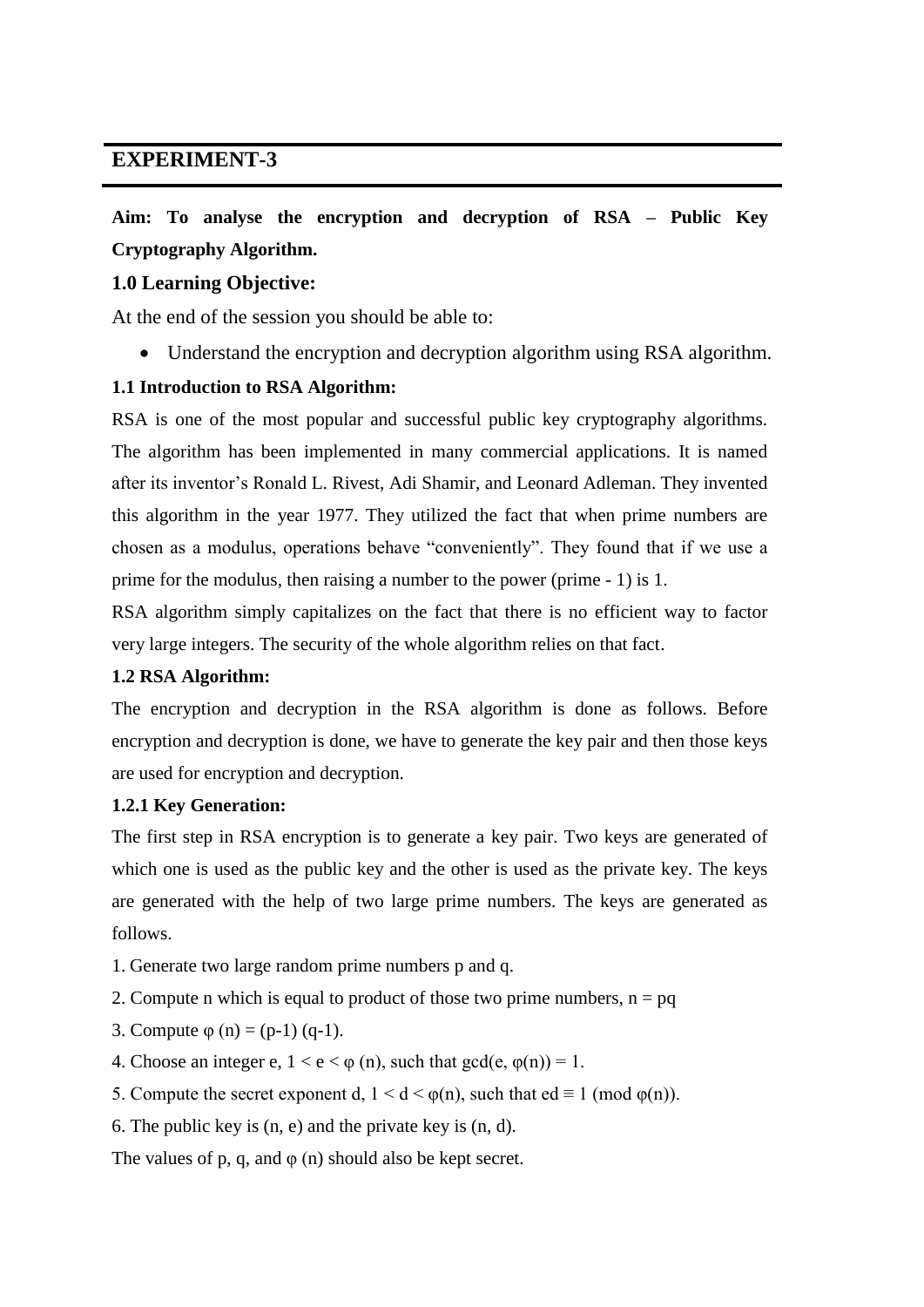- n is known as the *modulus*.
- e is known as the *public exponent* or *encryption exponent*.
- d is known as the *secret exponent* or *decryption exponent*

#### **1.2.2 Encryption:**

Encryption is done using the public key component e and the modulus n. To whomever we need to send the message, we encrypt the message with their public key (e,n). Encryption is done by taking an exponentiation of the message m with the public key e and then taking a modulus of it.

The following steps are done in encryption.

- 1. Obtain the recipient's public key (n,e)
- 2. Represent the plaintext message as a positive integer  $m < n$
- 3. Compute the ciphertext  $c = m<sup>e</sup>$  mod n.
- 4. Send the ciphertext c to the recipient.

#### **1.2.3 Decryption:**

Decryption is done using the Private Key. The person who is receiving the encrypted message uses his own private key to decrypt the message.

Decryption is similar to the encryption except that the keys used are different.

1. Recipient uses his private key (n,d) to compute  $m = c<sup>d</sup>$  mod n.

2. Extract the plaintext from the integer representative m. The RSA algorithm has been implemented in many applications and it is currently one of the most popularly used encryption algorithm. RSA algorithm is based fully on mathematics and in the next section we will see the mathematics behind RSA.

#### **1.2.4 Mathematics behind RSA:**

The RSA algorithm works as follows. It first finds two prime numbers and generates a key pair using those two prime numbers. Then the encryption and decryption are done using the key pair. p and q are distinct primes

 $N = p \times q$ Find *a*, *b* such that  $a \times b = 1$  mod  $(p-1)(q-1)$ Encryption Key:  $e = (b, n)$ Decryption Key:  $d = (a, n)$ Encryption of message m:  $E_e(m) = m^b \text{ mod } n = C \text{ (cipher)}$ Decryption of C:  $D_d(C) = c^a \mod n = m$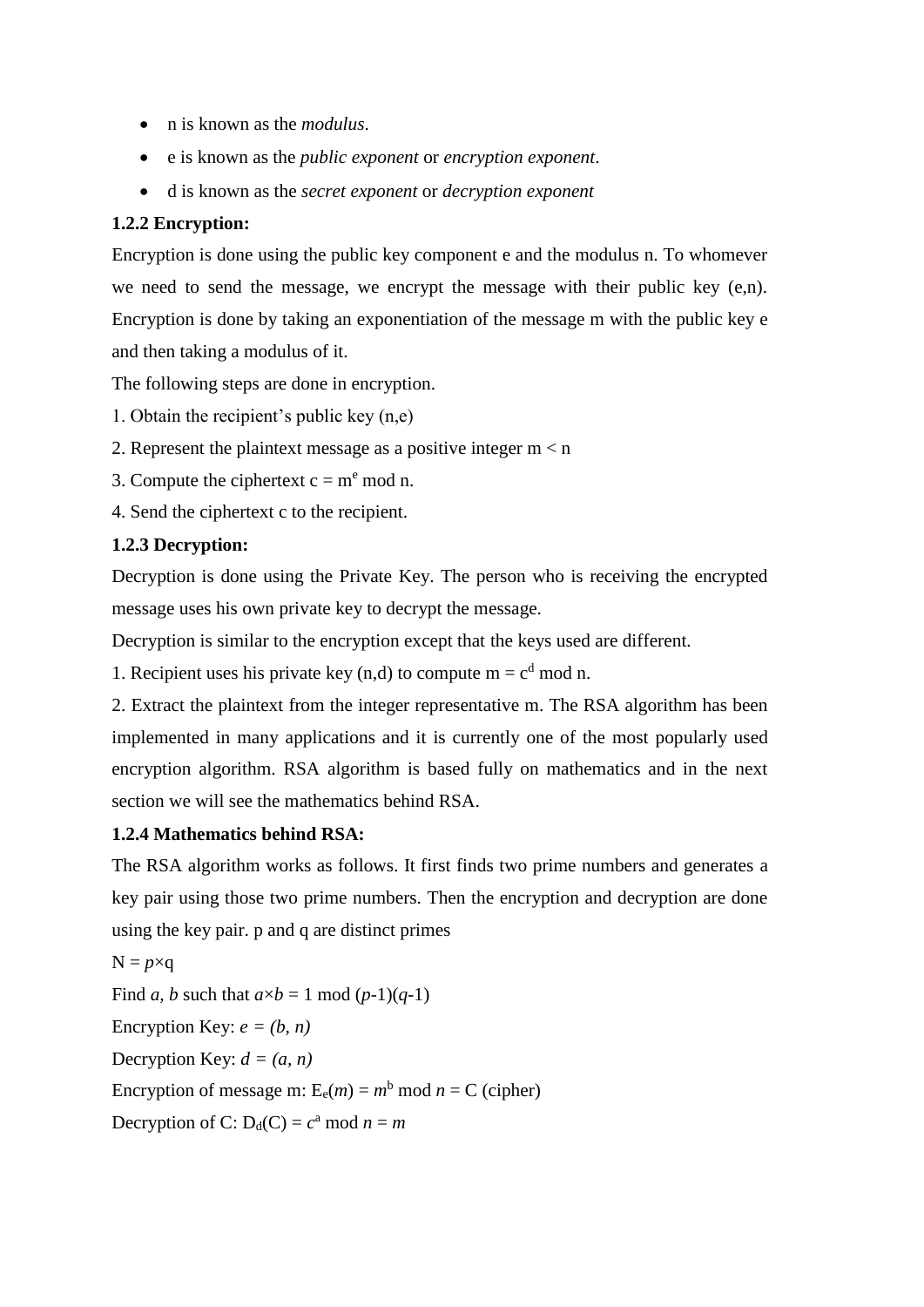#### **Aim: To study working of Intrusion detection System (IDS) tool.**

#### **1.0 Learning Objective:**

At the end of this session you should be able to

- Understand the functions of an intrusion detection system
- Explore the Intrusion Detection System "Snort".
- Know the approach of Snort IDS, a signature based intrusion detection system used to detect network attacks.

#### **1.1 Software Requirements**

All required files are packed and configured in the provided virtual machine image.

The VMWare Software

http://apps.eng.wayne.edu/MPStudents/Dreamspark.aspx

The Ubuntu 14.04 Long Term Support (LTS) Version

http://www.ubuntu.com/download/desktop

Snort: A signature-based Intrusion Detection System

https://www.snort.org/#get-started

#### **1.2 Intrusion Detection System**

An intrusion can be defined as a successful attack that exploits vulnerability in a system or network infrastructure resulting in the violation of the security policy.

An Intrusion Detection System (IDS) can prevent attacks by detecting an intrusion through vigilant monitoring of networks and computers and reporting alerts in the instance of an attack. This can be compared with that of a real time burglar alarm, where the alarm alerts the owner of a possible burglary. When the Intrusion Detection System spots a violation of security policy, it immediately logs details of the event and presents it in the format of a report to the system administrator.

#### **1.3 Functions of IDS**

Irrespective of the type, all the IDS typically have the same functionalities: x Observing and Monitoring: An IDS observes the system and the network for any suspicious events. The criteria for observation depend on the type of IDS. A detailed description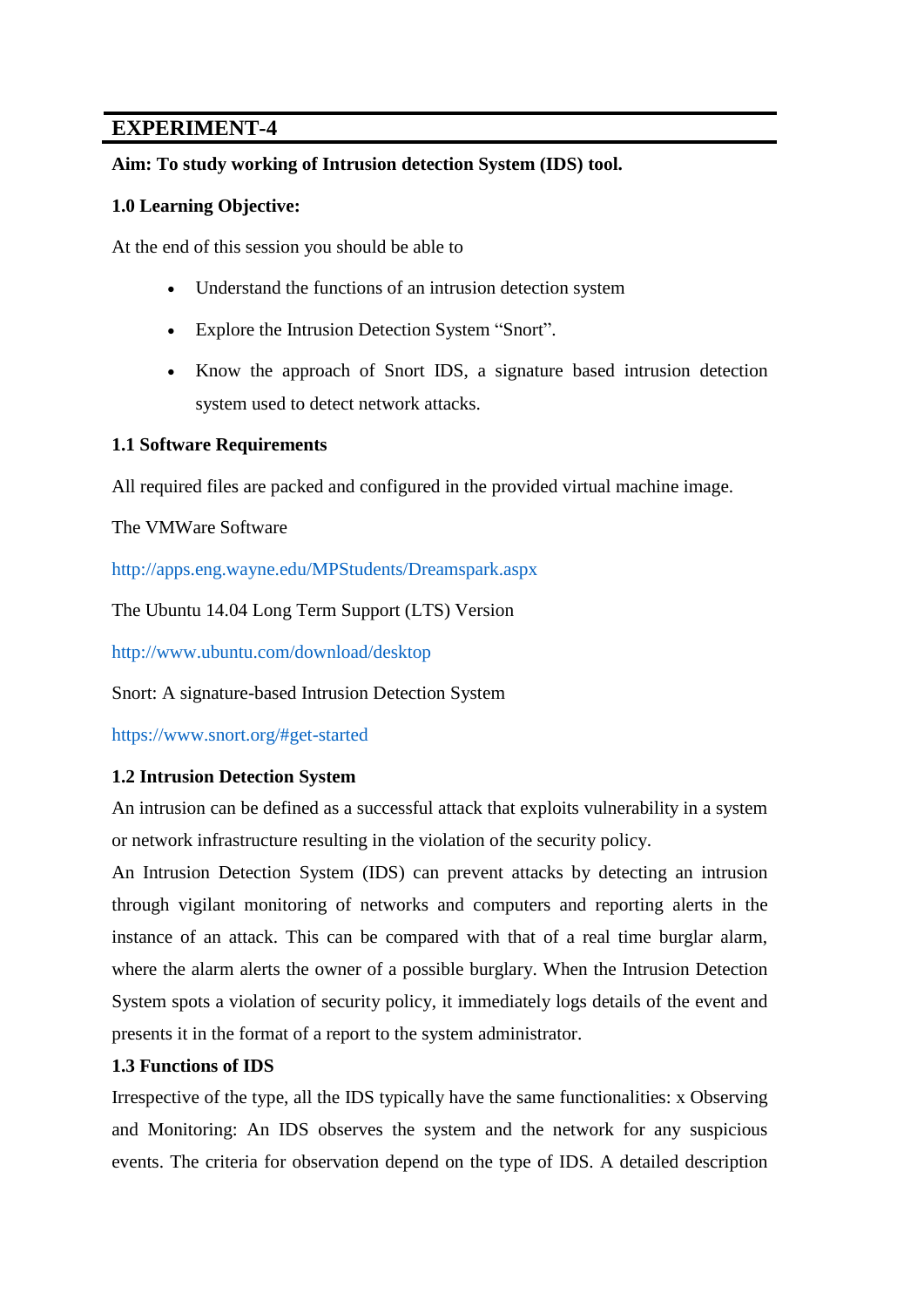on the types of IDS and their modes of observations is provided under the Section 3.4. x Logging of Events: On encountering a suspicious activity, the IDS records the information related to the observed activity. This is either performed locally by the concerned system (if the IDS has been installed on a single system) or by a centralized logging server (if the IDS has been set up for monitoring an entire network).

Alerting System Administrators: Once the events have been logged onto a database, the IDS can be set up to send alerts to the System Administrator. An IDS can send alerts through web pages, emails, messages, etc.

**1.4 Reports on Intrusions**: A detailed report is prepared listing the details on the events, which had been captured and logged. These reports can be used by System Administrators to analyze the security setup for the organization and for determining vulnerabilities.

#### **1.5 Need for IDS**

An Intrusion Detection System can be implemented by an organization for the following reasons.

- An IDS tends to act as an extra layer of protection along with the other security mechanisms in an organization.
- It aids in the process of detecting intrusions and other malicious events when other security measures in the organization fail.
- It can detect an attack in its preliminary stages when the attacker initiates a port scan to determine vulnerable ports.
- It can log events and present reports that can be used by the system administrator to determine the existing threats to an organization.
- It acts as quality control tool and aids in strengthening the vulnerabilities in an organization.
- It provides an easy technique for analyzing the security measures of an organization.

#### **1.6 Intrusion Detection using SNORT**

SNORT is a signature-based Network Intrusion Detection System tool, developed by Martin Roesch in 1998 that will be used in this project. SNORT was specifically chosen as it is a light weight IDS that is suitable for a small network. The rules used in SNORT are predefined and they can easily be edited as per the security needs of the organization. Currently, it is one of the most widely used IDS as it can be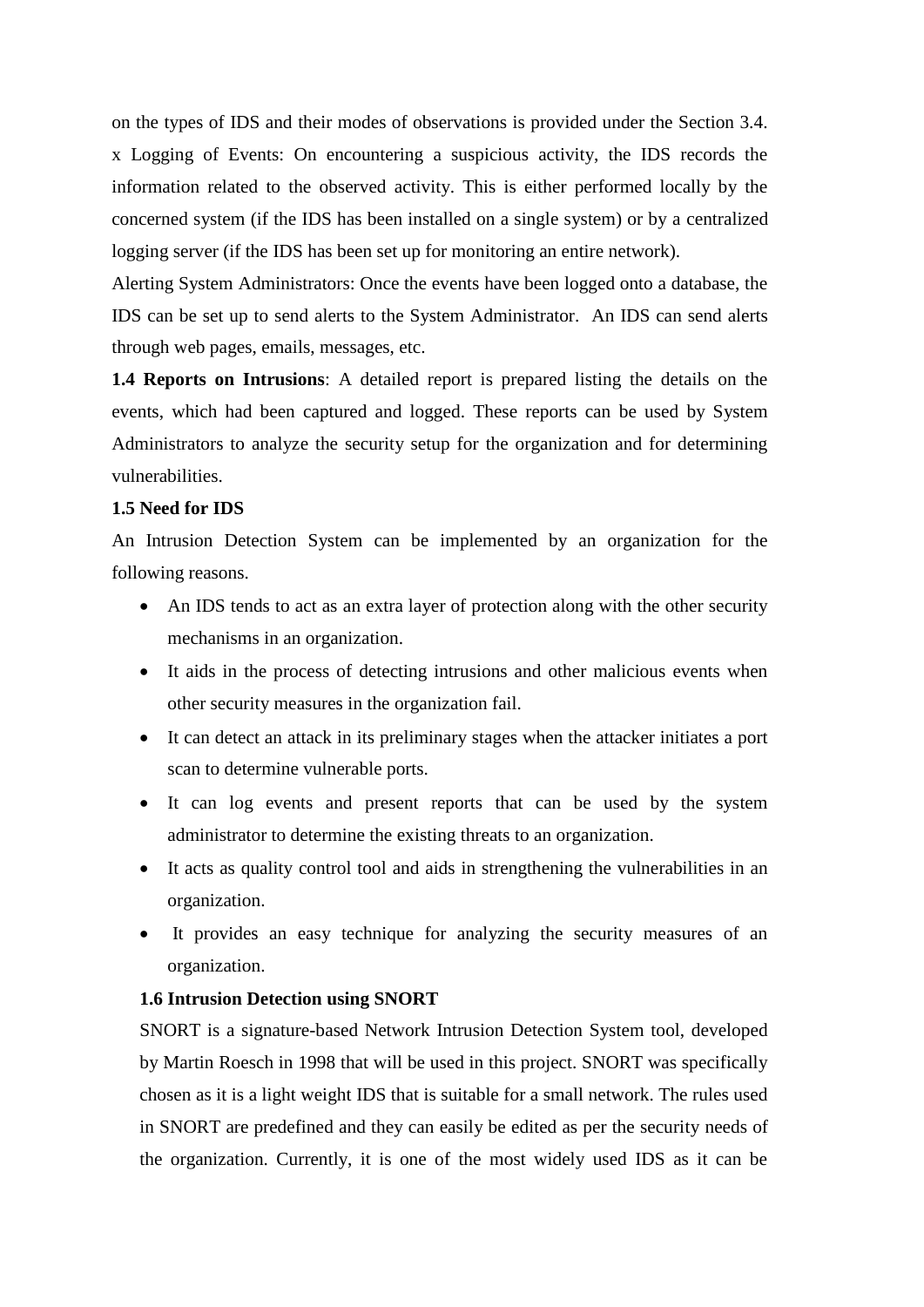utilized to detect Denial of Service (DoS) attacks, buffer overflow attacks, port scanning, scanning worms and viruses, SQL injections, HTTP injections, etc .

One of the major advantages of SNORT is that it could be used along with an external database such as MySQL in order to log the alerts and an output system such as Barnyard. Barnyard can read the output of SNORT, which is in a special binary called unified and send back the data in to the database.

In general, SNORT plays the combined roles of a packet sniffer, packet logger and a network monitor.

#### **1.7 Components of SNORT**

In order to understand the functioning of SNORT as IDS, it is important for the reader to understand about the different components of SNORT and the tasks performed by each. SNORT consists of five different components, which together can detect intrusions and log alerts.

The five major components of SNORT are: packet decoder, pre-processor, detection engine, logging and alert systems and output module. On close examination, it is evident that SNORT is designed based on the CIDF model. The diagrammatic representation of the different components is shown below. All the packets originating from the network are initially sent to the packet decoder and depending on the nature of the packet, it is either dropped or an alert is reported to the System Administrator.



*Fig: Components of SNORT*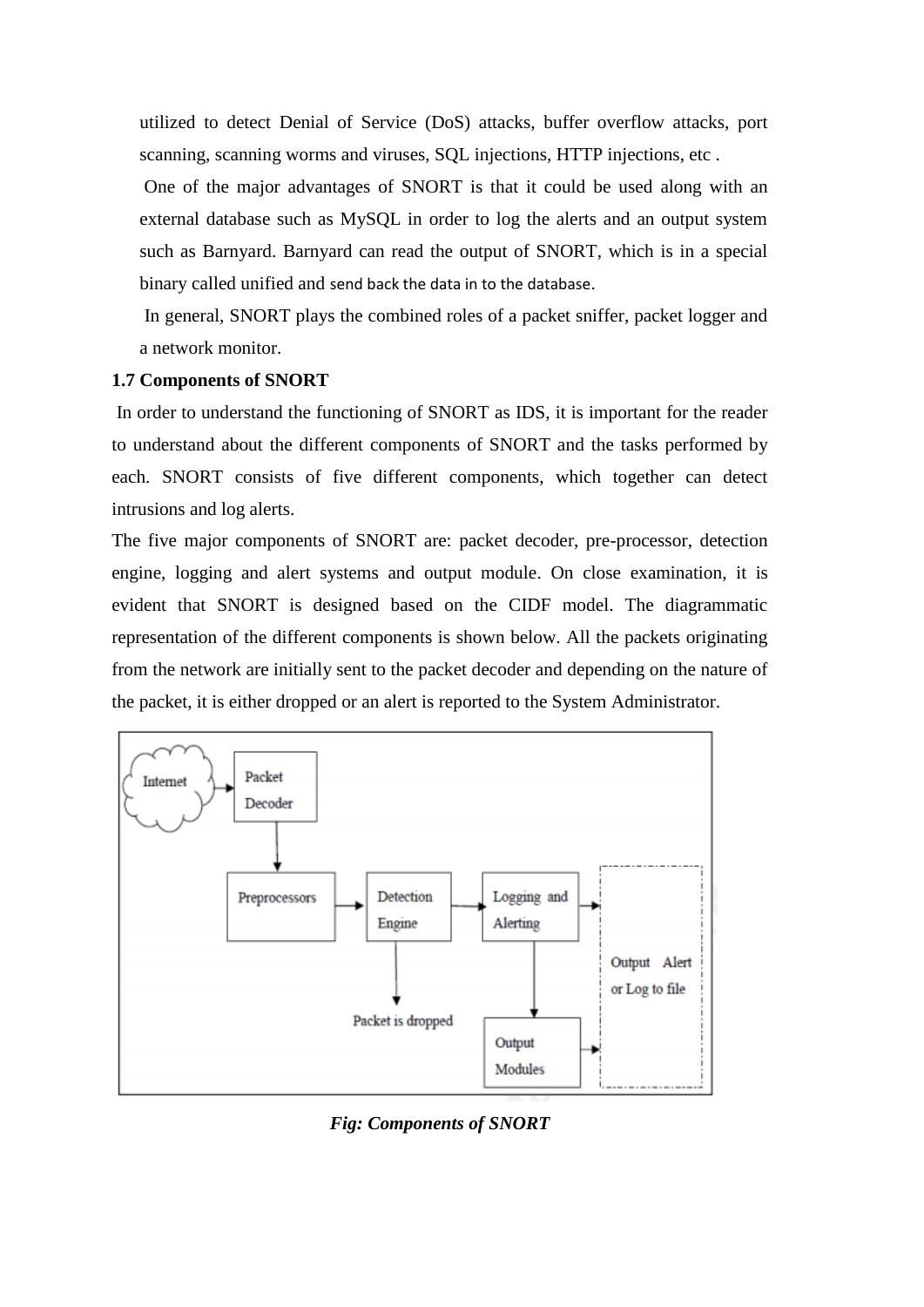**Packet Decoder:** The packet decoder captures all the packets from the network and these packets are sent to the pre-processor.

**Pre-processor:** A pre-processor is used to aid the process of detection before sending the packets to the detection engine. An attacker can create a malicious packet in such a way that the IDS does not detect it. An attacker can disguise a packet to escape a signature. The pre-processor is responsible for detecting such disguised packets. For instance, if a rule has been written to detect packets with string "htttpd/conf" the attacker can try to escape being detected by modifying it as "htttpd/./conf" of the preprocessor to identify the forged packet and rearrange to its original format before sending the packet to the detection engine. Similarly, an attacker can fragment a single packet into several smaller packets in order to hide the signature from being detected by the IDS. A pre-processor puts back the fragments as one single malicious packet.

**Detection Engine**: The detection engine is the most important component in the SNORT. The detection engine utilizes the rules in determining whether a packet contains a signature or not. A rule can be divided into two parts namely the rule header and the options. The rule header carries details about the action that needs to be executed by the rule and the criteria for matching an incoming packet. The rules are matched against all the incoming packets. The options field carries additional information that can be used to for rule matching against packets and also to determine which portion of the packet can be used to trigger the alert message. If a packet matches a rule, then an alert is generated by the next component (Logging and Alerting System) of SNORT, else the packet is dropped by the detection engine.

**Logging and Alert System**: Once, the detection engine detects a malicious packet after matching against the rules, details about the type of packet, its signature, source and destination addresses, the time of generation, etc. are logged. The logs generated by SNORT are known as unified and are in a binary format. These can be stored as text files or tcp-dump-style files. A report can be sent listing the number of alerts to the System administrator via email, message or a webpage.

**Output Modules:** An output module is used to decide how the generated logs are saved as an output. There are many options based on how the System Administrator wishes to view the output.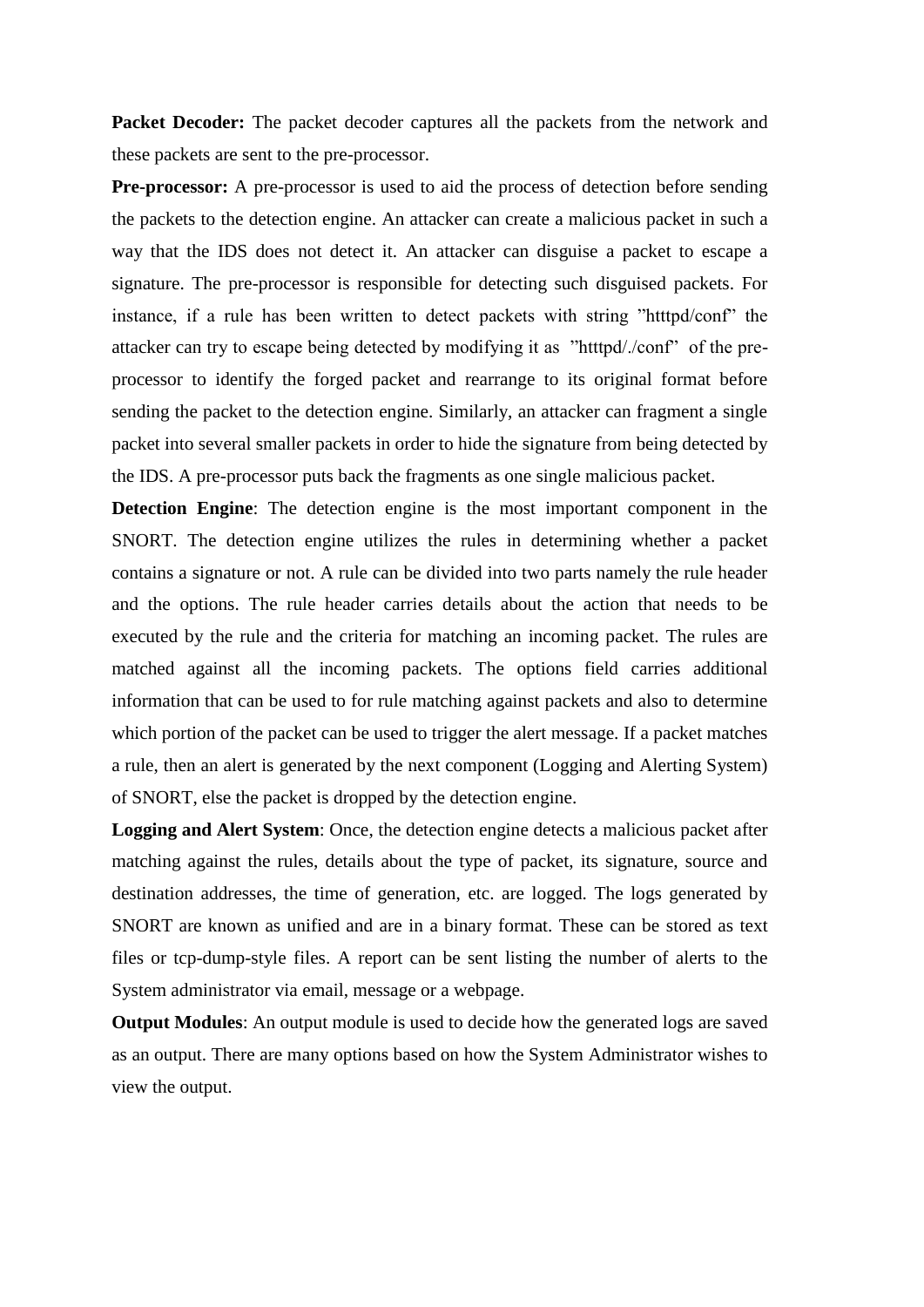# **Aim: To study the prevention mechanisms to avoid Virus and other Malware in one's PC.**

**1.0 Learning Objective:** To know different counter measures of to avoid Virus and Malware in one's PC**.**

#### **1.1 Introduction**

There are many ways in which Virus and other Malware can enter into one's PC. Accordingly there are many preventive measures. Some of the preventive measures include the following.

- Use of Antivirus
- Use of Firewall
- Keeping Software updated
- Download only trusted programs
- Avoid pirated software
- Be cautious about Phishing and Social Engineering
- Be wise with Passwords
- 1.2 **Use of Antivirus** The first line of defines in PC security is installing an [antivirus.](https://antivirus.comodo.com/) It is vital to choose an antivirus that best suits your requirements to protect your computer even from the most dangerous zero day threats, those that have not yet been diagnosed by security analyst. There are many antivirus products, but only Comodo is architected to thwart even zero day threats.
- 1.3 **Use of Firewall** [Firewall](https://personalfirewall.comodo.com/) along with [antivirus](https://antivirus.comodo.com/how-antivirus-software-works.php) stands as the first line of defines in the mechanism of PC security. Always ensure that the built-in firewall is enabled. It is also important to configure the Firewall correctly. *Firewall* blocks suspicious programs and hence provides PC security.
- 1.4 **Keeping Software updated** It is not just about installing a software and application in your system, be it software or an operating system or any other application. Software that you install can end up having some security issues. Hence updating the software that is already installed in your system can prevent the hackers from exploiting the system and thereby making it prone to malicious attacks.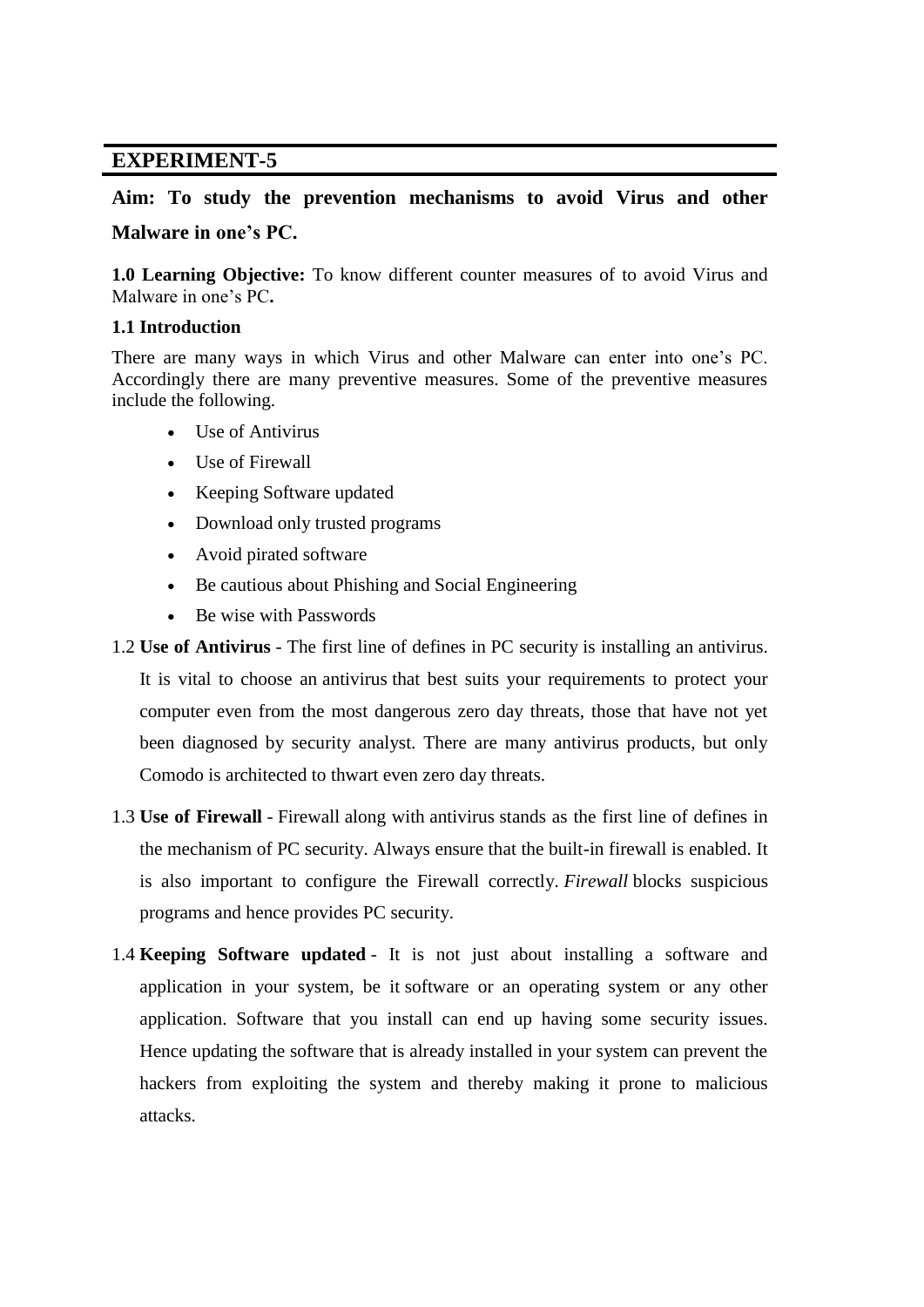- 1.5 **Download only trusted programs** Ensure that you download and run programs and applications from a trusted source. Also make sure you do not open any executable software that comes as email attachments.
- 1.6 **Avoid pirated software** if you want to ensure *PC security*. It is the best choice to avoid cracked or pirated software. There is a culprit who provides malicious programs in the form of useful software that might let a less experienced user to run the program, thereby getting infected.
- 1.7 **Be cautious about Phishing and Social Engineering** Do not share sensitive and personal information online. Though there is a protective measure that is offered by Browsers to protect from phishing attacks, they cannot be perfect any day. Make sure that you share your details over the network only to authenticated individuals and websites. Do not dare to click on links that are sent to you through mails, they might direct you to malicious sites.
- 1.8 **Be wise with Passwords** It is advisable to use a wise combination of alphabets either big or small, numerals, characters and so. Do not use the same password for all the accounts that you have over the network. Implement the use of unique password for each of your accounts.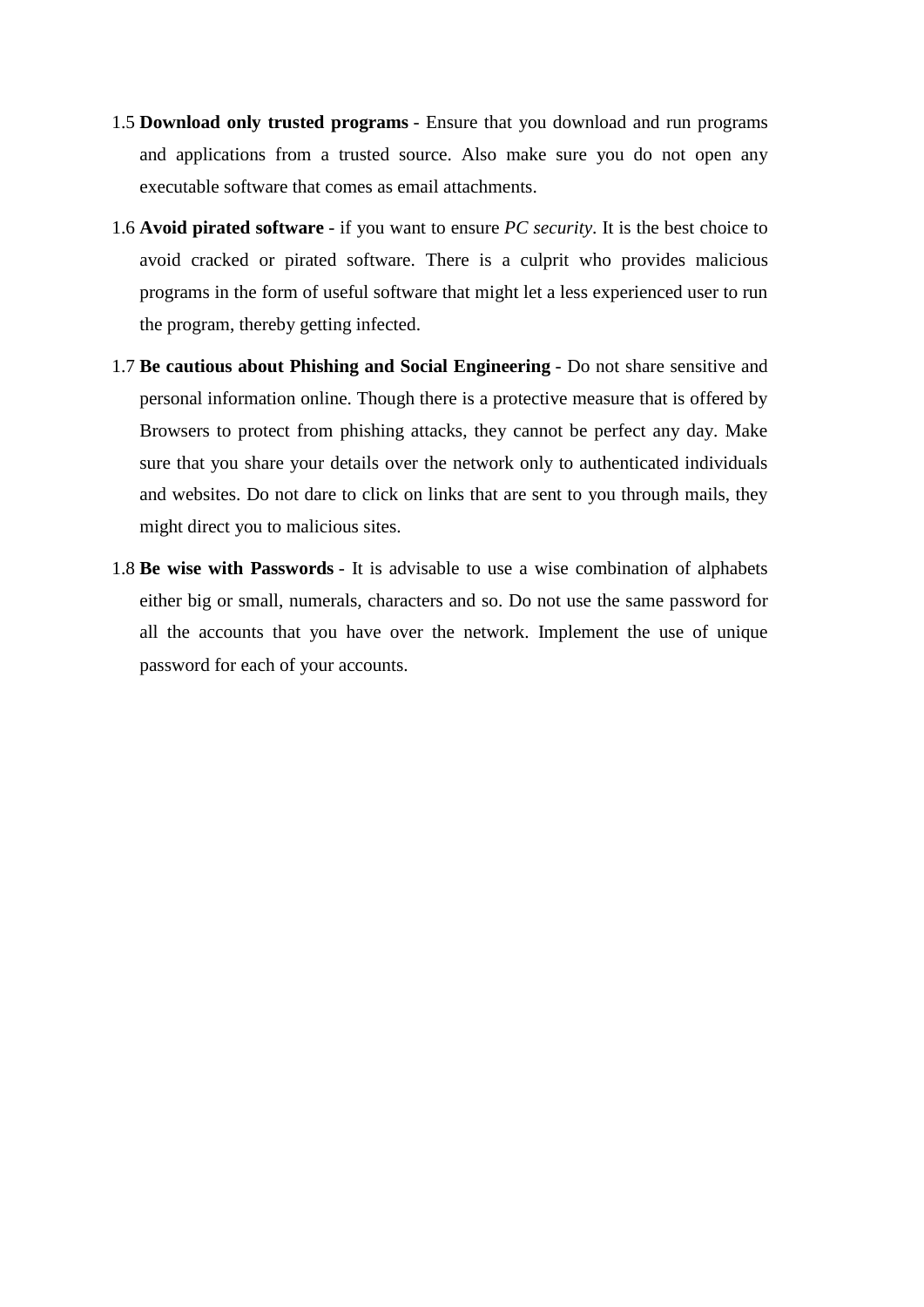#### **Aim: To study the prevention mechanisms to protect one's PC from Hackers.**

#### **1.0 Learning Objective:**

At the end of the session you should be able to know the simple steps in which you can protect your PC from Hackers.

#### **1.1 Introduction**

In this world of ubiquitous computers and persistent threats from hackers, protecting your computer is a must. The key pathway through which malware attacks the system is the Internet and its popular service, the Web.

There are numerous ways to protect and remove malware from our computers. No one method is enough to ensure your computer is secure. The more layers of defense, the harder for hackers to use your computer. Here are five simple, but critical steps to protect your computer,

- Install Firewall
- Install Antivirus Software
- Install Anti-Spyware Software
- Use Complex and Secure Passwords
- Check on the Security Settings of the Browser

#### **1.2 Install Firewall**

A **firewall** enacts the role of a security guard. There are of two types of firewalls: a software firewall and hardware firewall. Each serves similar, but different purposes. A [firewall](https://personalfirewall.comodo.com/) is the first step to provide security to the computer. It creates a barrier between the computer and any unauthorized program trying to come in through the Internet. If you are using a system at home, turn on the firewall permanently. It makes you aware if there are any unauthorized efforts to use your system.

#### **1.3 Install Antivirus Software:**

**Antivirus** is one other means to protect the computer. It is software that helps to protect the computer from any unauthorized code or software that creates a threat to the system. Unauthorized software includes viruses, key loggers, Trojans etc. This might slow down the processing speed of your computer, delete important files and access personal information. Even if your system is virus free, you must install antivirus software to prevent the system from further attack of virus.